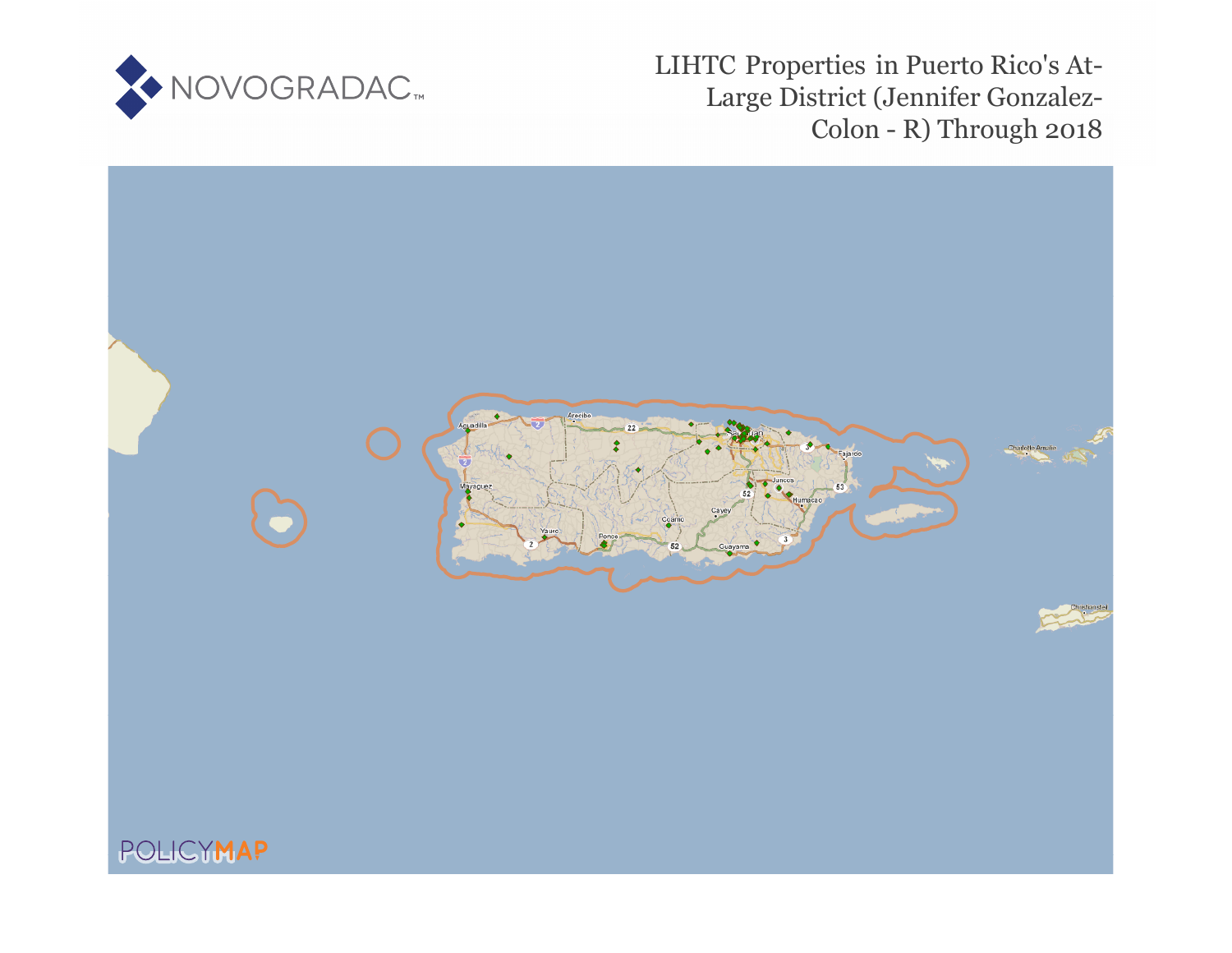| <b>Project Name</b>                                | <b>Address</b>                         | City            | <b>State</b> | <b>Zip Code</b> | <b>Nonprofit</b><br><b>Sponsor</b> | <b>Allocation</b><br>Year | <b>Annual</b><br><b>Allocated</b><br><b>Amount</b> | Year PIS | <b>Construction Type</b>  | <b>Total</b><br><b>Units</b> | Low<br><b>Income</b><br><b>Units</b> | <b>Rent or</b><br><b>Income</b><br><b>Ceiling</b> | <b>Credit %</b>                             | <b>Tax-Exempt</b><br><b>Bond</b> | <b>HUD Multi-Family</b><br>Financing/<br><b>Rental Assistance</b> |
|----------------------------------------------------|----------------------------------------|-----------------|--------------|-----------------|------------------------------------|---------------------------|----------------------------------------------------|----------|---------------------------|------------------------------|--------------------------------------|---------------------------------------------------|---------------------------------------------|----------------------------------|-------------------------------------------------------------------|
| <b>JARDIN DEL</b><br><b>ATLANTICO</b>              | 25 CALLE OPALO AGUADILLA               |                 | PR           | 603             | No                                 | 2001                      | \$1,100,610                                        | 2003     | <b>New Construction</b>   | 132                          | 132                                  | 60% AMGI                                          | <b>Both 30%</b><br>and 70%<br>present value | No                               |                                                                   |
| PARQUE DE SAN JUAN                                 | <b>851 BLVD</b><br>SAGRADO<br>CORAZON  | SAN JUAN        | PR           | 909             | No                                 | 2001                      | \$526,018                                          | 2003     | <b>New Construction</b>   | 56                           | 56                                   | 60% AMGI                                          | <b>Both 30%</b><br>and 70%<br>present value | No                               |                                                                   |
| <b>SAN FERNANDO</b><br><b>ELDERLY CENTER</b>       | 453 CALLE POST MAYAGUEZ<br>$\mathbf S$ |                 | $\rm PR$     | 680             | No                                 | 2002                      | \$614,001                                          | 2004     | <b>New Construction</b>   | 70                           | 70                                   | 60% AMGI                                          | <b>Both 30%</b><br>and 70%<br>present value | No                               |                                                                   |
| VISTAS DEL RIO APTS II 345 CARR 8860 TRUJILLO ALTO |                                        |                 | PR           | 976             | No                                 | 2002                      | \$1,761,012                                        | 2004     | <b>New Construction</b>   | 168                          | 168                                  | 60% AMGI                                          | <b>Both 30%</b><br>and 70%<br>present value | No                               |                                                                   |
| LA INMACULADA<br><b>ELDERLY CENTER</b>             | 1715 AVE PONCE SAN JUAN<br>DE LEON     |                 | PR           | 909             | No                                 | 2003                      | \$1,140,000                                        | 2005     | <b>New Construction</b>   | 120                          | 120                                  | 60% AMGI                                          | <b>Both 30%</b><br>and 70%<br>present value | No                               |                                                                   |
| EGIDA DEL POLICIA<br>ZONA SUR                      | 7719 CALLE DR<br>TOMMAYRAC             | <b>PONCE</b>    | PR           | 717             | Yes                                | 2004                      | \$249,906                                          | 2006     | Acquisition and Rehab 66  |                              | 66                                   | 60% AMGI                                          | $30$ % present $\,$ No $\,$<br>value        |                                  |                                                                   |
| <b>ISABELA ELDERLY</b><br><b>APTS</b>              | 250 CALLE DE<br>LA CANDELARIA          | MAYAGUEZ        | PR           | 682             | No                                 | 2006                      | \$353,091                                          | 2007     | <b>New Construction</b>   | 24                           | 24                                   | 60% AMGI                                          | 70 % present No<br>value                    |                                  |                                                                   |
| <b>BRISAS DEL MAR</b><br><b>ELDERLY</b>            | 200 CALLE<br>ARNALDO<br><b>BRISTOL</b> | <b>GUAYAMA</b>  | PR           | 784             | No                                 | 2006                      | \$734,160                                          | 2008     | <b>New Construction</b>   | 102                          | 102                                  | 60% AMGI                                          | <b>Both 30%</b><br>and 70%<br>present value | No                               |                                                                   |
| $\rm RIO$ DORADO ELDERLY<br><b>APTS</b>            | 401 CALLE MAIN RIO GRANDE              |                 | $\rm PR$     | 745             | No                                 | 2007                      | \$1,334,795                                        | 2008     | <b>New Construction</b>   | 120                          | 120                                  | 60% AMGI                                          | <b>Both 30%</b><br>and 70%<br>present value | No                               |                                                                   |
| BRISAS DE BAYAMON<br>PUBLIC HOUSING 1              | AVE COMERIO BAYAMON                    |                 | PR           | 961             | Yes                                | 2008                      | \$297,573                                          | 2009     | Acquisition and Rehab 84  |                              | 84                                   | 60% AMGI                                          | <b>Both 30%</b><br>and 70%<br>present value | Yes                              |                                                                   |
| EL DORADO PUBLIC<br>HOUSING 1                      | 360 CALLE<br><b>MENDEZ VIGO</b>        | <b>DORADO</b>   | $\rm PR$     | 646             | Yes                                | 2008                      | \$205,854                                          | 2009     | Acquisition and Rehab 32  |                              | $32\,$                               | 60% AMGI                                          | <b>Both 30%</b><br>and 70%<br>present value | Yes                              |                                                                   |
| LA EGIDA DEL<br>PERPETUO SOCORRO                   | 3 CALLE<br>AMAPOLA                     | <b>SAN JUAN</b> | PR           | 927             | Yes                                | 2007                      | \$837,303                                          | 2009     | <b>New Construction</b>   | 66                           | 66                                   | 60% AMGI                                          | <b>Both 30%</b><br>and 70%<br>present value | No                               |                                                                   |
| PONCE DARLINGTON                                   | 9113 CALLE<br><b>MARINA</b>            | PONCE           | PR           | 717             | No                                 | 2007                      | \$1,057,870                                        | 2009     | Acquisition and Rehab 150 |                              | 150                                  | 60% AMGI                                          | <b>Both 30%</b><br>and 70%<br>present value | No                               |                                                                   |

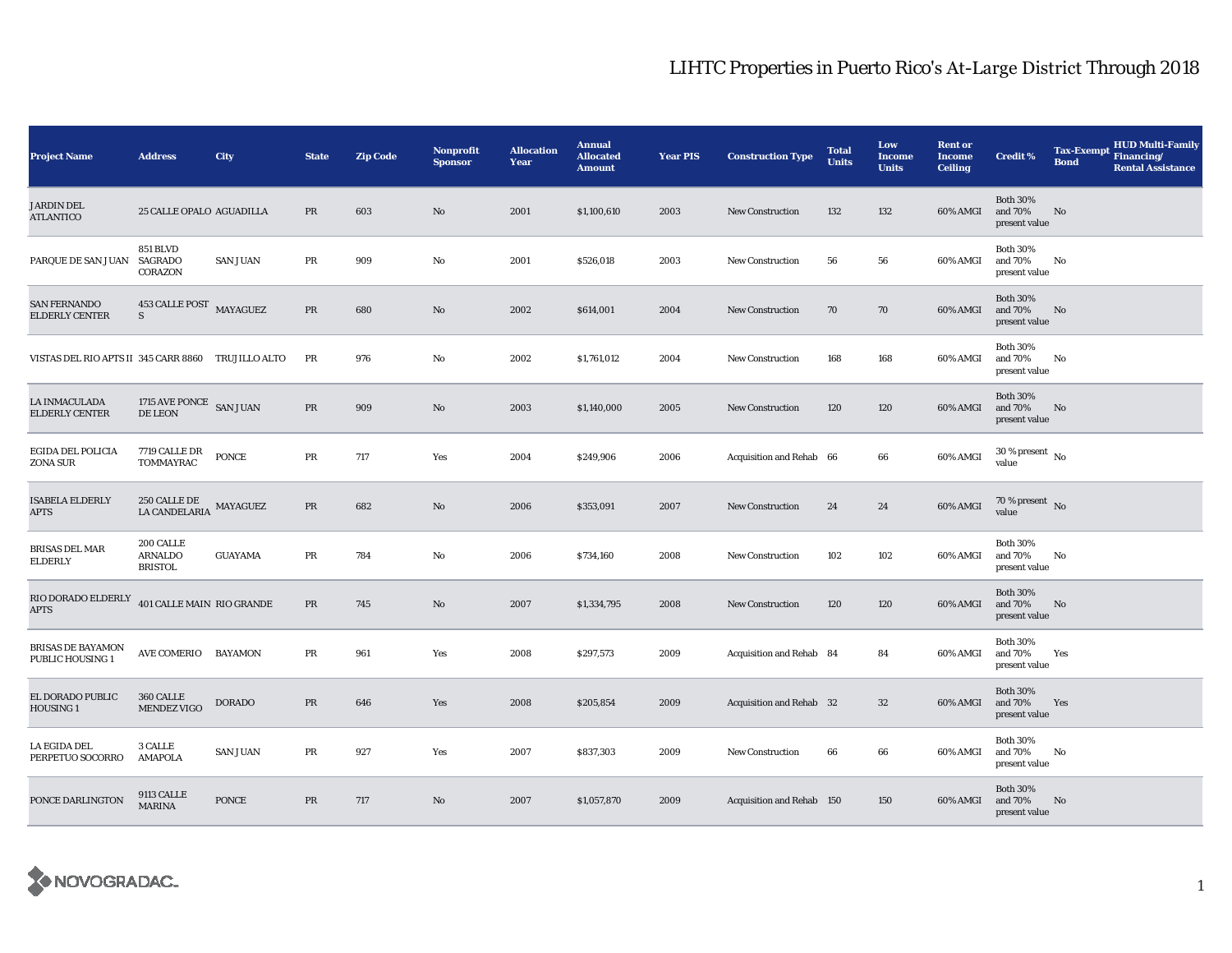| <b>Project Name</b>                                   | <b>Address</b>                                              | City            | <b>State</b> | <b>Zip Code</b> | <b>Nonprofit</b><br><b>Sponsor</b> | <b>Allocation</b><br>Year | <b>Annual</b><br><b>Allocated</b><br><b>Amount</b> | <b>Year PIS</b> | <b>Construction Type</b>  | <b>Total</b><br><b>Units</b> | Low<br><b>Income</b><br><b>Units</b> | <b>Rent or</b><br><b>Income</b><br><b>Ceiling</b> | <b>Credit %</b>                             | <b>Tax-Exempt</b><br><b>Bond</b> | <b>HUD Multi-Family</b><br>Financing/<br><b>Rental Assistance</b> |
|-------------------------------------------------------|-------------------------------------------------------------|-----------------|--------------|-----------------|------------------------------------|---------------------------|----------------------------------------------------|-----------------|---------------------------|------------------------------|--------------------------------------|---------------------------------------------------|---------------------------------------------|----------------------------------|-------------------------------------------------------------------|
| <b>JARDINES DE CUPEY</b><br><b>PUBLIC HOUSING</b>     | <b>RES MONTE</b><br><b>PARK</b>                             | <b>SAN JUAN</b> | PR           | 924             | Yes                                | 2008                      | \$1,472,445                                        | 2010            | Acquisition and Rehab 218 |                              | 218                                  | 60% AMGI                                          | <b>Both 30%</b><br>and 70%<br>present value | Yes                              |                                                                   |
| LA ESMERALDA PUBLIC AVE<br>HOUSING 1                  | <b>MONSERRATE</b>                                           | CAROLINA        | PR           | 985             | Yes                                | 2008                      | \$452,895                                          | 2010            | Acquisition and Rehab 48  |                              | 48                                   | 60% AMGI                                          | <b>Both 30%</b><br>and 70%<br>present value | Yes                              |                                                                   |
| <b>SAN FERNANDO</b><br>PUBLIC HOUSING 1               | COND DE DIEGO SAN JUAN                                      |                 | $\rm PR$     | 924             | Yes                                | 2011                      | \$1,236,092                                        | 2010            | Acquisition and Rehab 214 |                              | 214                                  | 60% AMGI                                          | $30\,\%$ present $\,$ $\rm Yes$<br>value    |                                  |                                                                   |
| PANORAMA GOLD APTS                                    | 11 CALLE<br>PANORAMA                                        | <b>BAYAMON</b>  | PR           | 957             | $\mathbf{N}\mathbf{o}$             | 2009                      | \$2,795,329                                        | 2011            | New Construction          | 168                          | 168                                  | 60% AMGI                                          | <b>Both 30%</b><br>and 70%<br>present value | No                               |                                                                   |
| EGIDA DE LA FLORIDA                                   | 73 CALLE<br>MUNOZ RIVERA                                    | <b>FLORIDA</b>  | $\rm PR$     | 650             | No                                 | 2009                      | \$1,218,783                                        | 2011            | <b>New Construction</b>   | 72                           | 72                                   | 60% AMGI                                          | 70 % present $\hbox{~No}$<br>value          |                                  | No                                                                |
| SANTA RITA APTS                                       | <b>112 AVE</b><br><b>UNIVERSIDAD</b>                        | <b>SAN JUAN</b> | PR           | 925             | No                                 | 2009                      | \$2,326,293                                        | 2011            | New Construction          | 126                          | 126                                  | <b>50% AMGI</b>                                   | 70 % present $\hbox{~No}$<br>value          |                                  | No                                                                |
| URBANA I & II ELDERLY<br><b>APTS</b>                  | A24 CALLE<br><b>FRANCISCO</b><br><b>SEIN</b>                | <b>SAN JUAN</b> | PR           | 917             | No                                 | 2009                      | \$1,311,006                                        | 2011            | New Construction          | 73                           | 73                                   | 60% AMGI                                          | 70 % present $\hbox{~No}$<br>value          |                                  | No                                                                |
| <b>CAGUAS COURTARD</b><br>COMMUNITY HOUSING GEORGETTI | 72 CALLE                                                    | CAGUAS          | $\rm PR$     |                 | No                                 | 2009                      | \$2,255,381                                        | 2012            | <b>New Construction</b>   | 94                           | 94                                   | 60% AMGI                                          | $70\%$ present No<br>value                  |                                  | No                                                                |
| METROPOLIS APTS                                       | 419 AVE PONCE SAN JUAN<br><b>DE LEON</b>                    |                 | PR           |                 | No                                 | 2013                      | \$4,312,841                                        | 2014            | New Construction          | 185                          | 185                                  | 60% AMGI                                          | <b>Both 30%</b><br>and 70%<br>present value | No                               | No                                                                |
| <b>BALSEIRO ELDERLY</b>                               | <b>BALSEIRO ST.</b><br><b>CORNER WITH SAN JUAN</b><br>ANASC |                 | PR           | 00927-0000      | No                                 | 2014                      | \$1,101,290                                        | 2015            | <b>New Construction</b>   | 74                           | $\bf{0}$                             | 50% AMGI                                          | 70 % present $\,$ No $\,$<br>value          |                                  | No                                                                |
| MONTBLANC GARDENS                                     | CARR. 127 - BO.<br>SUSUA BAJA                               | YAUCO           | PR           | 00698-0000      | No                                 | 2014                      | \$845,588                                          | 2015            | Acquisition and Rehab 128 |                              | 128                                  | 60% AMGI                                          | <b>Both 30%</b><br>and 70%<br>present value | No                               | No                                                                |
| PLAZA APARTMENTS                                      | 19 JOSE I.<br><b>QUINTON ST&amp;</b>                        | COAMO           | PR           | 00769-0000      | No                                 | 2013                      | \$865,573                                          | 2015            | <b>New Construction</b>   | 60                           | 60                                   | 60% AMGI                                          | $70\,\%$ present $\,$ No value              |                                  | $\mathbf{N}\mathbf{o}$                                            |
| PLAZA GRAN VICTORIA                                   | 1312 PONCE DE<br>LEON AVENUE                                | <b>SAN JUAN</b> | PR           | 00920-0000      | No                                 | 2014                      | \$1,435,386                                        | 2015            | New Construction          | 98                           | 98                                   | 60% AMGI                                          | 70 % present $\,$ No $\,$<br>value          |                                  | No                                                                |

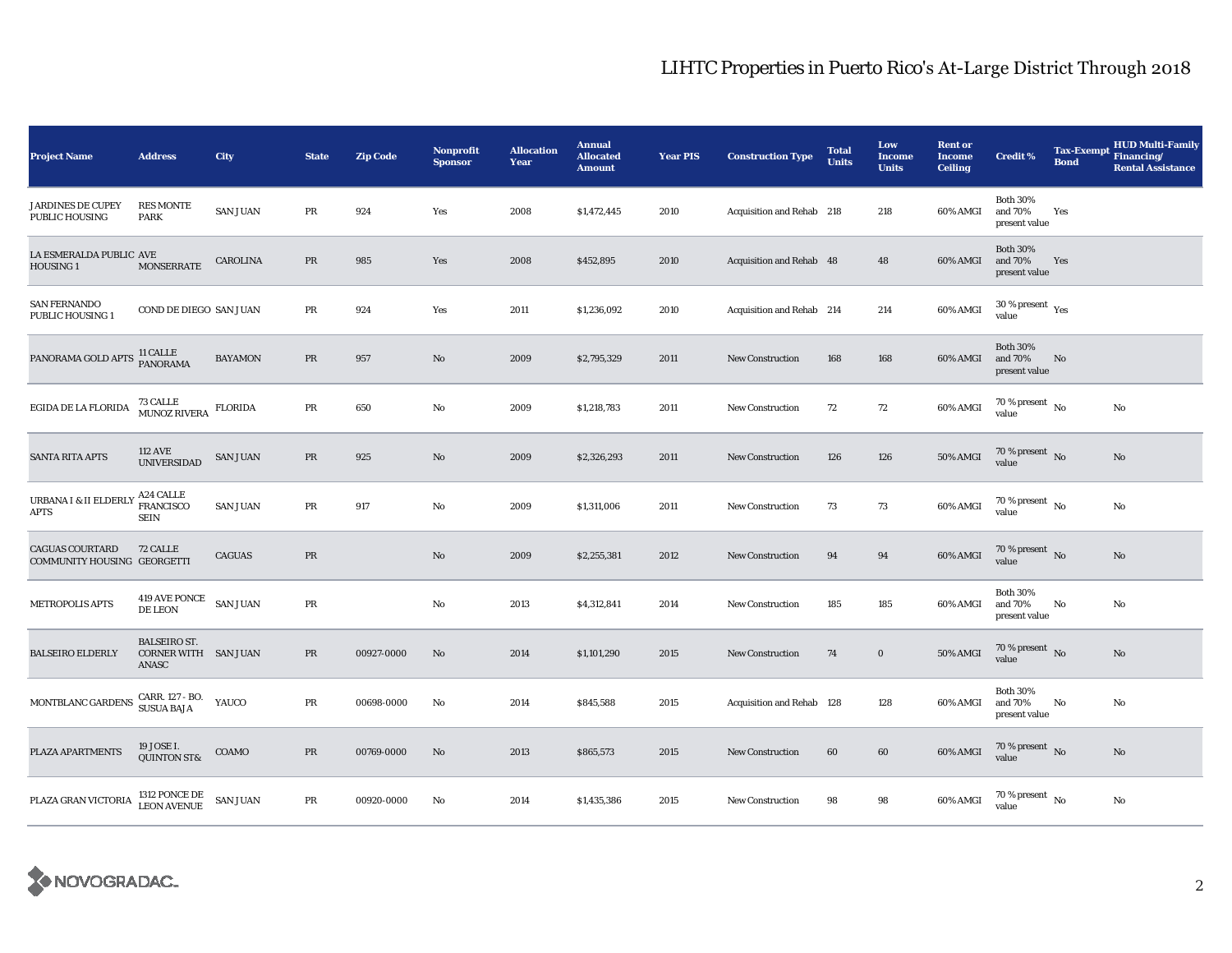| <b>Project Name</b>                       | <b>Address</b>                                          | City                         | <b>State</b> | <b>Zip Code</b> | <b>Nonprofit</b><br><b>Sponsor</b> | <b>Allocation</b><br>Year | <b>Annual</b><br><b>Allocated</b><br><b>Amount</b> | <b>Year PIS</b>      | <b>Construction Type</b>  | <b>Total</b><br><b>Units</b> | Low<br><b>Income</b><br><b>Units</b> | <b>Rent or</b><br><b>Income</b><br><b>Ceiling</b> | <b>Credit %</b>                             | <b>Tax-Exempt</b><br><b>Bond</b> | <b>HUD Multi-Family</b><br>Financing/<br><b>Rental Assistance</b> |
|-------------------------------------------|---------------------------------------------------------|------------------------------|--------------|-----------------|------------------------------------|---------------------------|----------------------------------------------------|----------------------|---------------------------|------------------------------|--------------------------------------|---------------------------------------------------|---------------------------------------------|----------------------------------|-------------------------------------------------------------------|
| <b>VIEWPOINT AT</b><br><b>DOMENECH</b>    | 550 MUNOZ<br><b>RIVERA&amp; 108</b><br><b>DOMENCH</b>   | <b>SAN JUAN</b>              | PR           | 00918-0000      | No                                 | 2014                      | \$1,873,148                                        | 2015                 | <b>New Construction</b>   | 120                          | $\bf{0}$                             | 60% AMGI                                          | 70 % present $\hbox{~No}$<br>value          |                                  | $\rm No$                                                          |
| LUCERO DEL ALBA                           | INTERSECTION<br>PR-183 KM. 5                            | <b>CAGUAS</b>                | PR           | 00725-0000      | No                                 | 2014                      | \$971,380                                          | 2015                 | <b>New Construction</b>   | 50                           | 50                                   | 50% AMGI                                          | 70 % present $\,$ No $\,$<br>value          |                                  | No                                                                |
| EGIDA HACIENDA EL<br><b>JIBARITO</b>      |                                                         | PR-445 KM. 6.5 SAN SEBASTIAN | PR           | 00685-0000      | No                                 | 2015                      | \$1,936,883                                        | 2016                 | <b>New Construction</b>   | $\bf{0}$                     | $\bf{0}$                             | 60% AMGI                                          | $70\,\%$ present $\,$ No value              |                                  | No                                                                |
| ESMERALDA DEL SUR                         | <b>CALLE LOS</b><br><b>COLEGIOS</b>                     | <b>PATILLAS</b>              | $\rm PR$     | 00723-0000      | No                                 | 2016                      | \$673,499                                          | 2017                 | Acquisition and Rehab 0   |                              | $\bf{0}$                             | 60% AMGI                                          | <b>Both 30%</b><br>and 70%<br>present value |                                  | $\mathbf{No}$                                                     |
| PARQUE DEL RETIRO I                       | 101 MOLINARI<br><b>ST</b>                               | QUEBRADILLAS                 | PR           | 00650-0000      | No                                 | 2016                      | \$573,367                                          | 2017                 | Acquisition and Rehab 0   |                              | $\bf{0}$                             | 60% AMGI                                          | <b>Both 30%</b><br>and 70%<br>present value |                                  | No                                                                |
| VALENTINA RENTAL<br>HOUSING               | PR 181 KM 15                                            | <b>SAN LORENZO</b>           | PR           | 00754-0000      | No                                 | 2016                      | \$1,653,373                                        | 2017                 | <b>New Construction</b>   | 98                           | 98                                   | 60% AMGI                                          | 70 % present<br>value                       |                                  | No                                                                |
| <b>CIUDAD LUMEN</b>                       | <b>BLVD</b><br><b>MARTINEZ</b><br>NADAL TRAIN<br>$ST-2$ | <b>SAN JUAN</b>              | PR           | 00920-0000      | No                                 | 2018                      | \$2,342,106                                        | 2018                 | <b>New Construction</b>   | 140                          | 140                                  | <b>50% AMGI</b>                                   | 70 % present<br>value                       |                                  | $\rm No$                                                          |
| PASEO SAMARITANO                          | PR 183-KM 16.9 LAS PIEDRAS                              |                              | PR           | 00771-0000      | No                                 | 2018                      | \$2,163,812                                        | 2018                 | <b>New Construction</b>   | 120                          | 120                                  | 60% AMGI                                          | 70 % present<br>value                       |                                  | No                                                                |
| THE GOLDEN<br>RESIDENCES @ THE<br>VILLAGE | 570 PONCE DE<br>LEON AVENUE                             | <b>SAN JUAN</b>              | PR           | 00918-0000      | No                                 | 2021                      | \$1,841,437                                        | 2018                 | <b>New Construction</b>   | 140                          | 140                                  | <b>50% AMGI</b>                                   | 70 % present<br>value                       |                                  | No                                                                |
| LA TRINIDAD                               | 11 CALLE<br>CASTILLO                                    | <b>PONCE</b>                 | $\rm PR$     | 730             |                                    | Insufficient<br>Data      | $\$0$                                              | Insufficient<br>Data | Not Indicated             | 89                           | $\bf{0}$                             |                                                   | Not<br>Indicated                            |                                  |                                                                   |
| <b>BAYAMON COUNTRY</b><br><b>CLUB</b>     | <b>CARR 167</b>                                         | <b>BAYAMON</b>               | PR           | 961             | No                                 | 1988                      | \$0                                                | 1989                 | <b>New Construction</b>   | 300                          | 300                                  |                                                   | 70 % present $\bar{N}$<br>value             |                                  |                                                                   |
| <b>LAS CAMELIAS</b>                       | 419 CALLE<br><b>VINYATER</b>                            | <b>SAN JUAN</b>              | PR           | 924             | No                                 | 1989                      | \$712,053                                          | 1990                 | Acquisition and Rehab 166 |                              | 166                                  | 60% AMGI                                          | <b>Both 30%</b><br>and 70%<br>present value | No                               |                                                                   |
| SANTA JUANITA APTS 38 CALLE UN            |                                                         | <b>SAN JUAN</b>              | PR           | 915             | No                                 | 1989                      | \$200,020                                          | 1990                 | Acquisition and Rehab 45  |                              | 45                                   | 60% AMGI                                          | <b>Both 30%</b><br>and 70%<br>present value | No                               |                                                                   |

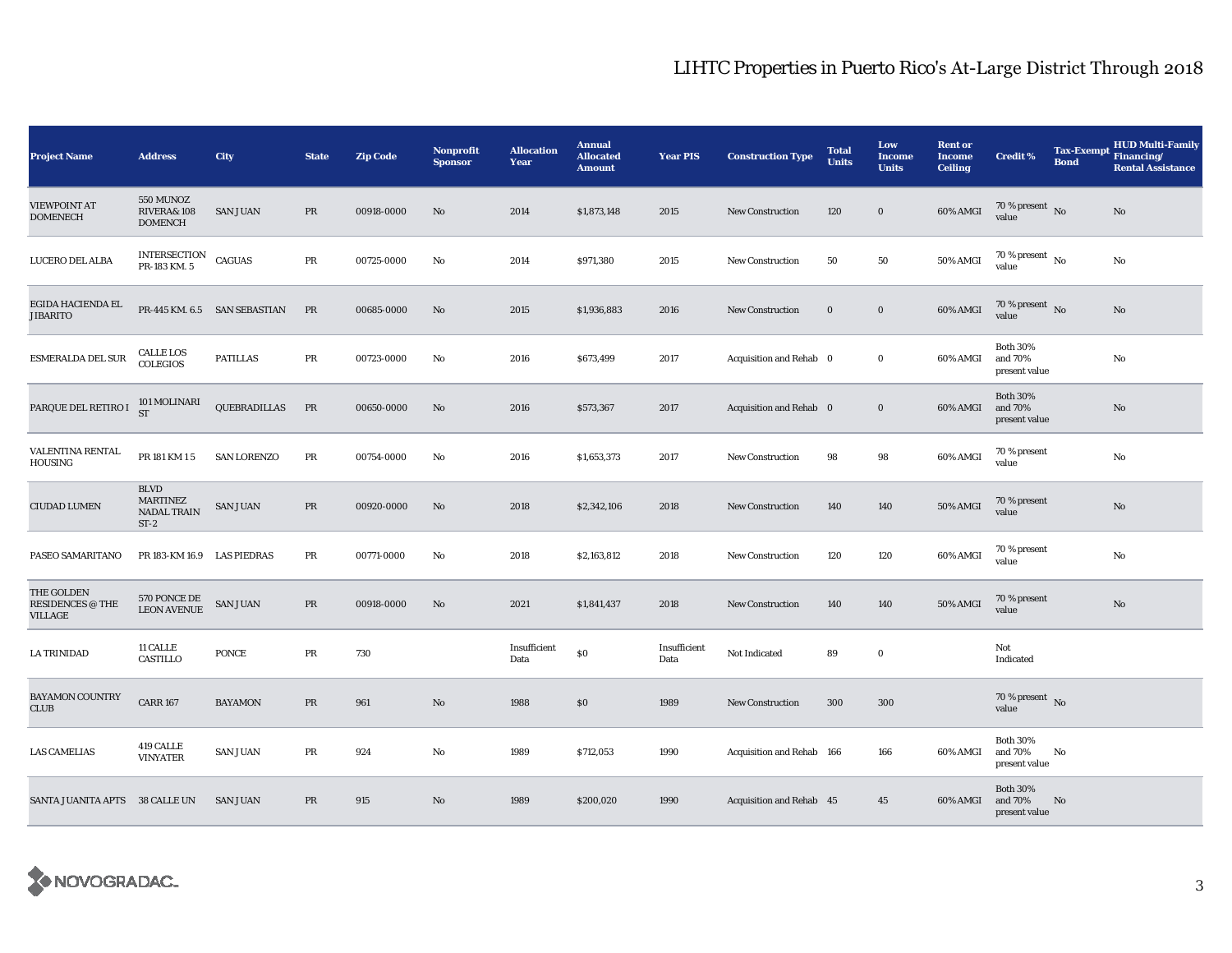| <b>Project Name</b>                 | <b>Address</b>                                        | City               | <b>State</b> | <b>Zip Code</b> | <b>Nonprofit</b><br><b>Sponsor</b> | <b>Allocation</b><br>Year | <b>Annual</b><br><b>Allocated</b><br><b>Amount</b> | <b>Year PIS</b> | <b>Construction Type</b>  | <b>Total</b><br><b>Units</b> | Low<br><b>Income</b><br><b>Units</b> | <b>Rent or</b><br><b>Income</b><br><b>Ceiling</b> | <b>Credit %</b>                             | <b>Tax-Exempt</b><br><b>Bond</b> | <b>HUD Multi-Family</b><br>Financing/<br><b>Rental Assistance</b> |
|-------------------------------------|-------------------------------------------------------|--------------------|--------------|-----------------|------------------------------------|---------------------------|----------------------------------------------------|-----------------|---------------------------|------------------------------|--------------------------------------|---------------------------------------------------|---------------------------------------------|----------------------------------|-------------------------------------------------------------------|
| <b>BRISAS DEL MAR</b>               | <b>1118 CALLE</b><br>PICCIONI                         | <b>SAN JUAN</b>    | PR           | 907             | No                                 | 1989                      | \$121,829                                          | 1991            | New Construction          | 66                           | 66                                   | 60% AMGI                                          | <b>Both 30%</b><br>and 70%<br>present value | No                               |                                                                   |
| PONCE DE LEON                       | $1507\,\mathrm{AVE}\,\mathrm{PONCE}$ SAN JUAN DE LEON |                    | PR           | 909             | No                                 | 1989                      | \$650,774                                          | 1991            | Acquisition and Rehab 153 |                              | 153                                  | 60% AMGI                                          | <b>Both 30%</b><br>and 70%<br>present value | No                               |                                                                   |
| PUERTO RICO<br><b>HISTORIC ZONE</b> | $1663$ AVE PONCE $\,$ SAN JUAN DE LEON                |                    | PR           | 909             | $\mathbf{No}$                      | 1989                      | \$321,272                                          | 1991            | Acquisition and Rehab 67  |                              | 67                                   | 60% AMGI                                          | <b>Both 30%</b><br>and 70%<br>present value | No                               |                                                                   |
| PUERTA DEL MAR                      | 1214 AVE<br>MAGDALENA                                 | <b>SAN JUAN</b>    | PR           | 907             | No                                 | 1989                      | \$115,876                                          | 1992            | Acquisition and Rehab 66  |                              | 66                                   | 60% AMGI                                          | $30$ % present $\,$ No $\,$<br>value        |                                  |                                                                   |
| JARDINES DE JUNCOS<br>$\mathbf{I}$  | 100 CARR 189                                          | <b>JUNCOS</b>      | PR           | 777             | No                                 | 1992                      | \$64,180                                           | 1994            | New Construction          | 35                           | 35                                   | 60% AMGI                                          | <b>Both 30%</b><br>and 70%<br>present value | No                               |                                                                   |
| JARDINES DE JUNCOS<br>$\rm III$     | 100 CARR 189                                          | <b>JUNCOS</b>      | PR           | 777             | No                                 | 1992                      | \$66,397                                           | 1994            | <b>New Construction</b>   | 35                           | 35                                   | 60% AMGI                                          | <b>Both 30%</b><br>and 70%<br>present value | No                               |                                                                   |
| <b>LOS ANGELES</b><br>HOUSING       | 475 CALLE<br>TRINIDAD<br><b>ORELLANA</b>              | <b>SAN JUAN</b>    | PR           | 923             | No                                 | 1992                      | \$700,237                                          | 1994            | New Construction          | 124                          | 124                                  | 60% AMGI                                          | <b>Both 30%</b><br>and 70%<br>present value | No                               |                                                                   |
| <b>BELLAS PIEDRAS</b>               | 200 CALLE<br><b>MUNICIPAL</b>                         | <b>LAS PIEDRAS</b> | PR           | 771             | No                                 | 1995                      | \$98,846                                           | 1997            | <b>New Construction</b>   | 32                           | $32\,$                               | 60% AMGI                                          | <b>Both 30%</b><br>and 70%<br>present value | No                               |                                                                   |
| <b>COLINAS DE JAGUAS II</b>         | ${\hbox{RES}}$ COLINAS DE $\hbox{CIALES}$ JAGUAS 1    |                    | PR           | 638             | $\mathbf{No}$                      | 1996                      | \$97,603                                           | 1997            | New Construction          | 32                           | 32                                   | 60% AMGI                                          | <b>Both 30%</b><br>and 70%<br>present value | No                               |                                                                   |
| CASA ROSA HOUSING I                 | $1066$ AVE PONCE $\,$ SAN JUAN DE LEON $\,$           |                    | PR           | 925             | No                                 | 1996                      | \$275,898                                          | 1998            | Acquisition and Rehab 97  |                              | 97                                   | 60% AMGI                                          | <b>Both 30%</b><br>and 70%<br>present value | No                               |                                                                   |
| CASTILLA VALLEY APTS 280 CALLE<br>L | <b>CASTILLA VLY</b>                                   | <b>ISABELA</b>     | $\rm PR$     | 662             | No                                 | 1998                      | \$106,819                                          | 1998            | <b>New Construction</b>   | $32\,$                       | $32\,$                               | 60% AMGI                                          | <b>Both 30%</b><br>and 70%<br>present value | No                               |                                                                   |
| <b>BUENAVISTA APTS</b>              | <b>CARR 932</b>                                       | <b>GURABO</b>      | PR           |                 | No                                 | 1998                      | \$144,425                                          | 1999            | Acquisition and Rehab 70  |                              | 70                                   | 60% AMGI                                          | <b>Both 30%</b><br>and 70%<br>present value | No                               |                                                                   |
| SAN CRISTOBAL APTS<br>(SAN JUAN)    | <b>450 CALLE</b><br>NORZAGARAY                        | <b>SAN JUAN</b>    | PR           | 901             | No                                 | 1998                      | \$155,657                                          | 1999            | Acquisition and Rehab 53  |                              | 53                                   | 60% AMGI                                          | <b>Both 30%</b><br>and 70%<br>present value | No                               |                                                                   |

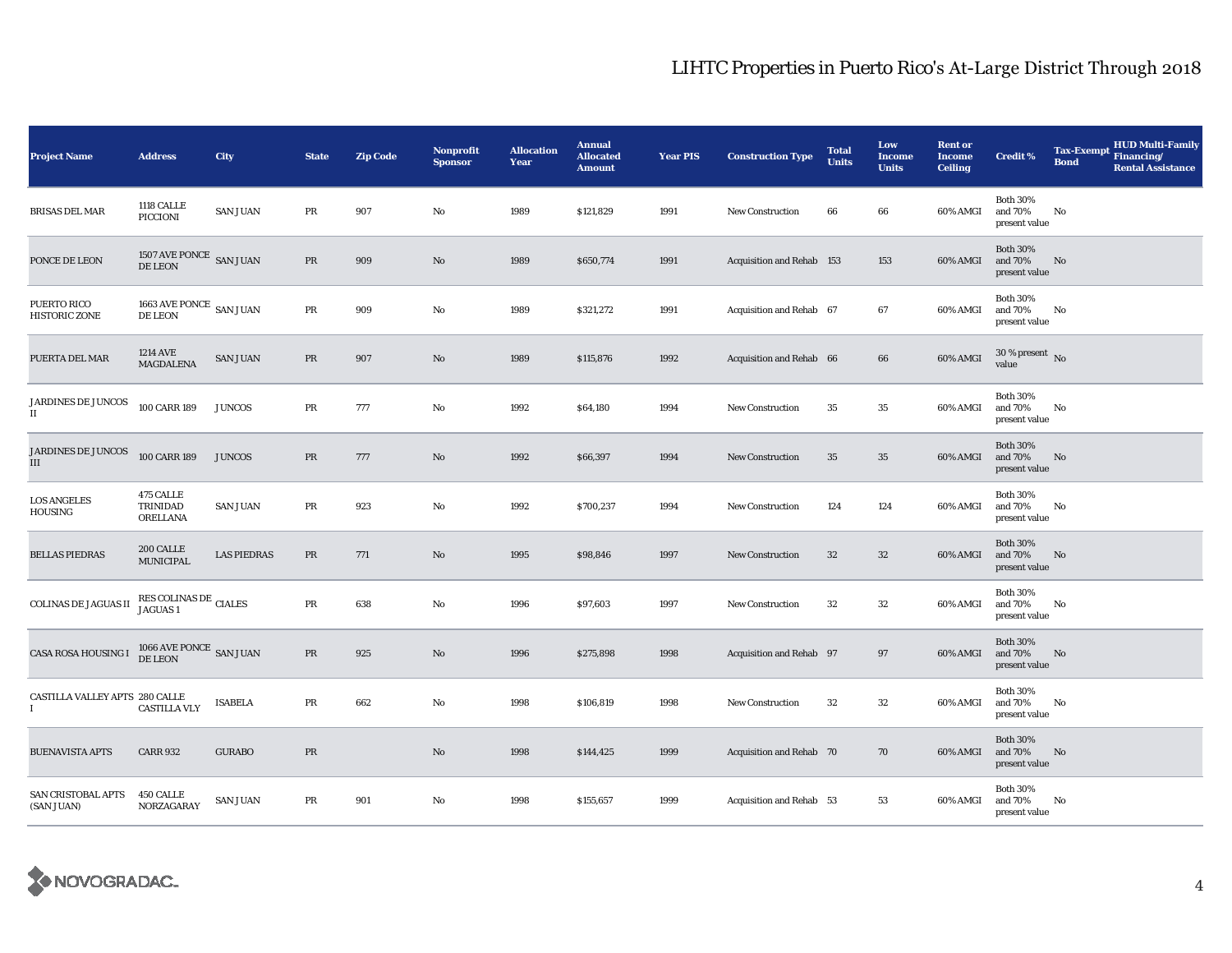| <b>Project Name</b>                          | <b>Address</b>                             | City             | <b>State</b> | <b>Zip Code</b> | <b>Nonprofit</b><br><b>Sponsor</b> | <b>Allocation</b><br>Year | <b>Annual</b><br><b>Allocated</b><br><b>Amount</b> | <b>Year PIS</b> | <b>Construction Type</b>                                 | <b>Total</b><br><b>Units</b> | Low<br><b>Income</b><br><b>Units</b> | <b>Rent or</b><br><b>Income</b><br><b>Ceiling</b> | <b>Credit %</b>                             | <b>Tax-Exempt</b><br><b>Bond</b> | <b>HUD Multi-Family</b><br>Financing/<br><b>Rental Assistance</b> |
|----------------------------------------------|--------------------------------------------|------------------|--------------|-----------------|------------------------------------|---------------------------|----------------------------------------------------|-----------------|----------------------------------------------------------|------------------------------|--------------------------------------|---------------------------------------------------|---------------------------------------------|----------------------------------|-------------------------------------------------------------------|
| LOIZA GARDENS APTS PO BOX 83                 |                                            | LOIZA            | PR           | 772             | No                                 | 1999                      | \$386,055                                          | 2000            | Acquisition and Rehab 110                                |                              | 110                                  | 60% AMGI                                          | <b>Both 30%</b><br>and 70%<br>present value | No                               |                                                                   |
| <b>OCEAN PARK TOWER</b>                      | COND OCEAN<br><b>PARK TOWER</b>            | <b>SAN JUAN</b>  | PR           | 911             | No                                 | 1998                      | \$361,166                                          | 2000            | Both New Construction 200<br>and $\mathrm{A}/\mathrm{R}$ |                              | 200                                  | 60% AMGI                                          | <b>Both 30%</b><br>and 70%<br>present value | No                               |                                                                   |
| EGIDA LA MERCED<br>ELDERLY RENTAL<br>HOUSING | <b>370 AVE</b><br><b>DOMENECH</b>          | <b>SAN JUAN</b>  | PR           | 918             | No                                 | 1997                      | \$443,329                                          | 2000            | Acquisition and Rehab 89                                 |                              | 89                                   | 60% AMGI                                          | <b>Both 30%</b><br>and 70%<br>present value | No                               |                                                                   |
| MARIE GARDEN APTS                            | <b>3001 MARIE</b><br><b>GDN</b>            | <b>CABO ROJO</b> | PR           | 623             | No                                 | 1999                      | \$90,375                                           | 2000            | New Construction                                         | 24                           | 24                                   | 60% AMGI                                          | $30\,\%$ present $\,$ No $\,$<br>value      |                                  |                                                                   |
| PLAYA AZUL APTS                              | <b>PO BOX 545</b>                          | LUQUILLO         | PR           | 773             | No                                 | 2000                      | \$137,991                                          | 2000            | Acquisition and Rehab 34                                 |                              | 34                                   | 60% AMGI                                          | <b>Both 30%</b><br>and 70%<br>present value | <b>No</b>                        |                                                                   |
| SABANA VILLAGE                               | $856$ CALLE JUAN $\,$ SAN JUAN PENA REYES  |                  | PR           |                 | Yes                                | 1997                      | \$1,306,764                                        | 2000            | <b>New Construction</b>                                  | 160                          | 160                                  | 60% AMGI                                          | <b>Both 30%</b><br>and 70%<br>present value | No                               |                                                                   |
| TOA ALTA ESTATES                             | <b>CARR 861</b>                            | <b>TOA ALTA</b>  | PR           | 953             | $\rm No$                           | 1998                      | \$1,965,059                                        | 2001            | New Construction                                         | 208                          | 208                                  | 60% AMGI                                          | <b>Both 30%</b><br>and 70%<br>present value | No                               |                                                                   |
| PARQUE VICTORIA /<br>PENINSULA HOUSES        | <b>2408 AVE</b><br><b>EDUARDO</b><br>CONDE | <b>SANTURCE</b>  | PR           | 915             | Yes                                | 2000                      | \$7,558,200                                        | 2002            | <b>New Construction</b>                                  | 102                          | 102                                  | 60% AMGI                                          | <b>Both 30%</b><br>and 70%<br>present value | No                               |                                                                   |
| <b>CASA ROSA HOUSING II</b>                  | 358 CALLE SAN<br><b>AGUSTIN</b>            | <b>SAN JUAN</b>  | PR           | 901             | No                                 | 2001                      | \$247,078                                          | 2003            | Acquisition and Rehab 78                                 |                              | 78                                   | 60% AMGI                                          | <b>Both 30%</b><br>and 70%<br>present value | No                               |                                                                   |
| <b>CIUDAD FELIZ</b>                          | 71 CALLE<br><b>CAPARRA</b>                 | <b>CATANO</b>    | PR           | 962             | No                                 | 2001                      | \$662,514                                          | 2003            | Acquisition and Rehab 130                                |                              | 130                                  | 60% AMGI                                          | <b>Both 30%</b><br>and 70%<br>present value | No                               |                                                                   |

62 Projects Reported \$62,860,517 6,013 5,730

Location: Puerto Rico's At-Large District (Congressional District, 116th)